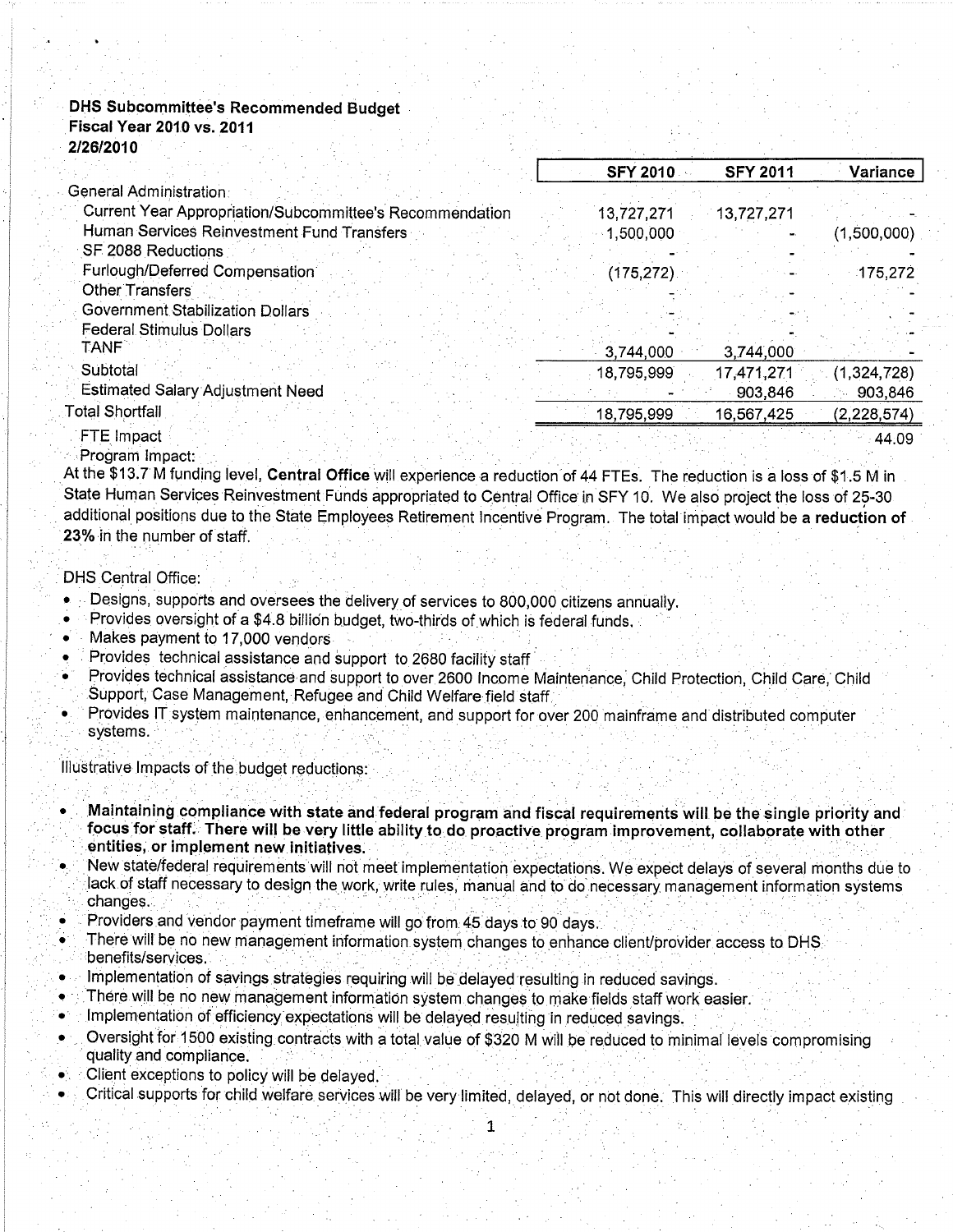provider alignment with new Service Areas and new contract RFPs including that for group care.

Critical support for facilities will be significantly reduced.

Timely community provider accreditation process will be reduced.

When information technology systems go down, the time to restore them will go from 2 to 8 hours impacting staff work.

- Staff response to individual or collective Child Welfare, Child Care, Medicaid, Foster parents advocates and vendors needs will be delayed.
- Time to certify client and provider appeals to DIA for hearing and for issuance of final decisions will be increased.
- Staff will have less time to prepare and defend cases, resulting in more appeals losses.

|                                                          | <b>SFY 2010</b> | <b>SFY 2011</b> | Variance       |
|----------------------------------------------------------|-----------------|-----------------|----------------|
| <b>Field Operations</b>                                  |                 |                 |                |
| Current Year Appropriation/Subcommittee's Recommendation | 56,729,548      | 53,394,236      | (3,335,312)    |
| Human Services Reinvestment Fund Transfers               | 8,386,761       |                 | (8,386,761)    |
| SF 2088 Reductions                                       |                 |                 |                |
| Furlough/Deferred Compensation                           | (594,821)       |                 | 594,821        |
| <b>Other Transfers</b>                                   |                 | 1,000,000       | 1,000,000      |
| <b>Government Stabilization Dollars</b>                  | 2,680,596       |                 | (2,680,596)    |
| Federal Stimulus Dollars                                 | 2,667,258       | 3,600,000       | 932,742        |
| TANF :                                                   | 21,659,136      | 23,760,474      | 2,101,338      |
| Subtotal                                                 | 91,528,478      | 81,754,710      | (9,773,768)    |
| <b>Estimated Salary Adjustment Need</b>                  |                 | 4,756,946       | 4,756,946      |
| <b>Total Shortfall</b>                                   | 91,528,478      | 76,997,764      | (14, 530, 714) |
| FTE Impact                                               |                 |                 | <b>E1Q</b>     |

Program Impact:

## **Field Operations Need**

1939 FTEs are funded for FY 10 after the 10% Across the Board reduction.

1595 FTEs are funded for FY 11 in the HHS Committee recommendations.

1423 FTEs are estimated to be funded for FY 11 after early retirements are taken into consideration

This would be a reduction of 516 FTEs in Field Operations.

## **Service Impact**

Customer access to services would be severely impacted. Currently there are 34 Less Than Full Time offices. A reduction of this many field staff would necessitate an additional 25-30 local county offices becoming Less Than Full Time.

The quality of work will be reduced. There will be a reduction of approximately 30% of staff that provide a range of technical assistance, quality assurance and general oversight functions for line supervisors and staff for child and adult protective services, child welfare services and financial, health care and child care benefits.

There will be a reduction of approximately 6% of staff performing or directly supporting child and adult protective assessments. The estimated impacts of this reduction are:

- Each month, an estimated 151 potential abuse victims will remain at risk longer because protective workers will be unable to respond as rapidly.
- Abuse victims will see a delay in the initiation of treatment services.
- Delays in placing the names of perpetrators of abuse onto the Central Abuse Registry will be delayed an additional 10-20 days. Organizations conducting record checks for foster care and adoptive families, child care, and potential employees of programs that serve vulnerable adults and children will not have as timely access to this information.

There will be a reduction of approximately 33% of staff providing ongoing child welfare case management services to children who have been abused. The estimated impact of this reduction is:

- Case managers will be unable to visit an estimated 4,906 children (51%) each month. This will impact the length of time children remain in out of home placement. In addition, it means that the state will not meet the federally established standard of 90% of visits performed monthly in 2011 - which will likely result in federal financial sanctions.
- Case managers will not be able to spend adequate time in case planning for an estimated 43% of children resulting in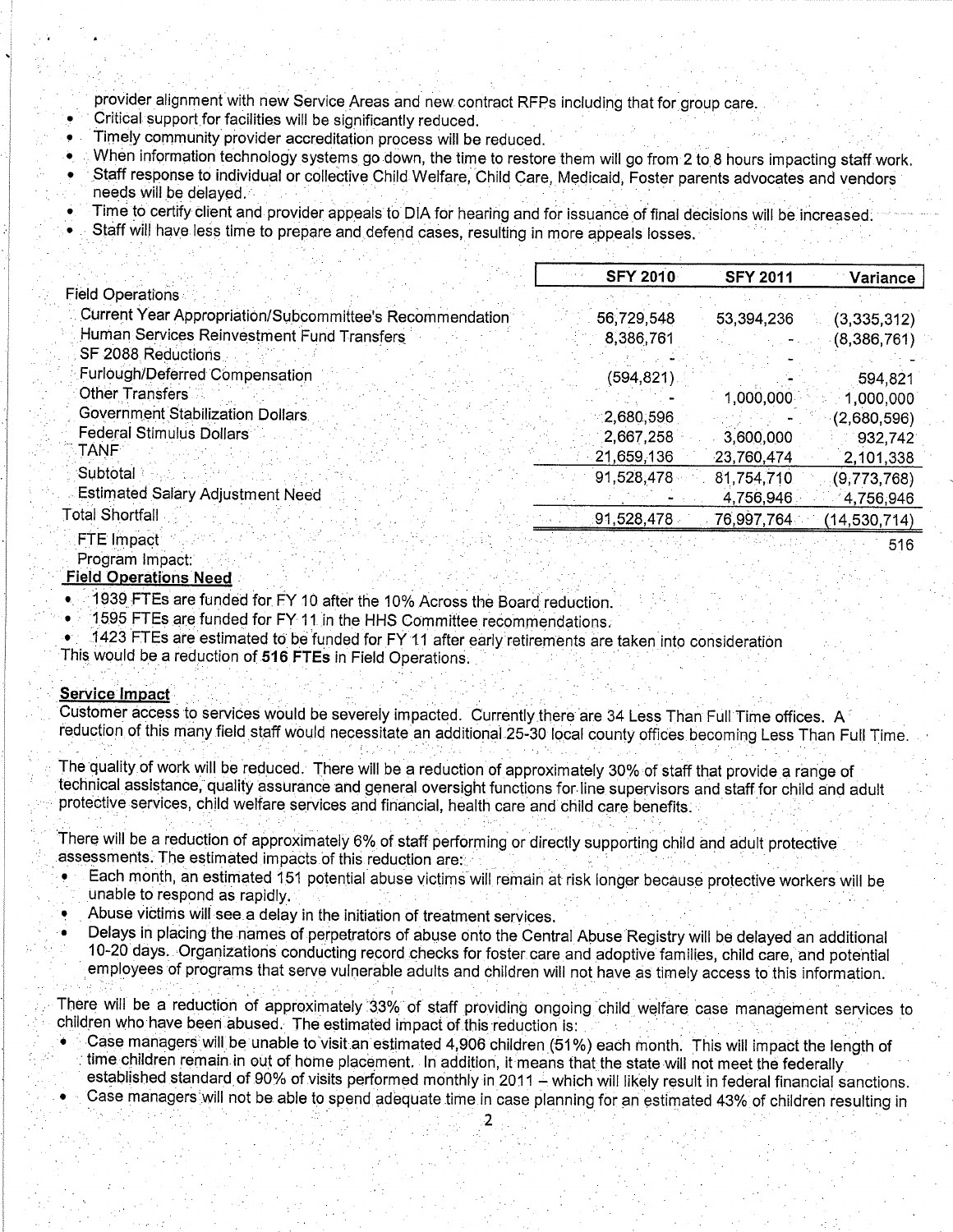incomplete identification of needs or strategies regarding educational, health, and mental health needs.

An estimated 192 additional children will wait longer than one year to be adopted because staff cannot perform the necessary work to place the child in an adoptive family or complete the paperwork necessary for the Court to complete the adoption.

People needing Food Stamps, Medical Assistance, FIP and Child Care Assistance will have delays in receiving needed assistance. Caseloads for income maintenance staff will increase 525 to 759.

- There will be a reduction of approximately 30% of staff providing financial, health care and child care benefits to clients.
	- It is estimated that application processing time will be delayed resulting in monthly impacts of: ່ວ່
	- An estimated 4,222 individuals and families (36 %) will not receive their food assistance within 30 days, which will increase demand on local food pantries and general relief.  $\circ$ 
		- An estimated 3,884 individuals (39%) each month will not receive their Medicaid card within 30-45 days, which means they will either delay medical treatment or pay out of pocket.
- Errors in accurately calculating food assistance benefits are estimated to increase by over 30%. This means individuals will receive either too much or too little in benefits, and the Federal Government will impose financial sanctions because lowa is currently in a sanction mode.

|                                                          | <b>SFY 2010</b> | <b>SFY 2011</b> | Variance      |
|----------------------------------------------------------|-----------------|-----------------|---------------|
| Child Support Recovery Unit                              |                 |                 |               |
| Current Year Appropriation/Subcommittee's Recommendation | 12,078,414      | 11,827,414      | (251,000)     |
| Human Services Reinvestment Fund Transfers               | (2,937,999)     |                 | 2,937,999     |
| SF 2088 Reductions                                       |                 |                 |               |
| Furlough/Deferred Compensation                           | (125,890)       |                 | 125,890       |
| Other Transfers                                          |                 |                 |               |
| Government Stabilization Dollars                         |                 |                 |               |
| <b>Federal Stimulus Dollars</b>                          | 4,600,000       | 1,155,000       | (3, 445, 000) |
| <b>TANF</b>                                              |                 |                 |               |
| Subtotal                                                 | 13,614,525      | 12,982,414      | (632, 111)    |
| <b>Estimated Salary Adjustment Need</b>                  |                 | 773,305         |               |
| <b>Total Shortfall</b>                                   |                 |                 | 773,305       |
|                                                          | 13,614,525      | 12,209,109      | (1,405,416)   |
| FTE Impact                                               |                 |                 | 55.31         |

#### Program Impact:

This reduction in funding would result in an estimated loss of \$32M in child support collections, of which the state share of these collections is \$475,574. Pathoe of Bosse

|                                                          |  | <b>SFY 2010</b> | <b>SFY 2011</b> | Variance        |
|----------------------------------------------------------|--|-----------------|-----------------|-----------------|
| Toledo⊹                                                  |  |                 |                 |                 |
| Current Year Appropriation/Subcommittee's Recommendation |  | 6,079,283       | 6,189,283       | 110,000         |
| Human Services Reinvestment Fund Transfers               |  | 836,515         |                 | (836, 515)      |
| SF 2088 Reductions                                       |  |                 | (51, 684)       | (51, 684)       |
| Furlough/Deferred Compensation                           |  | 112,348         |                 | (112, 348)      |
| Other Transfers                                          |  |                 |                 |                 |
| <b>Government Stabilization Dollars</b>                  |  |                 |                 |                 |
| <b>Federal Stimulus Dollars</b>                          |  |                 |                 |                 |
| <b>TANF</b>                                              |  |                 |                 |                 |
| Subtotal                                                 |  | 7,028,146       | 6,137,599       | (890, 547)      |
| <b>Estimated Salary Adjustment Need</b>                  |  |                 | 360,322         | 360,322         |
| <b>Total Shortfall</b>                                   |  | 7,028,146       | 5,777,277       | (1, 250, 869)   |
| FTE Impact                                               |  |                 |                 | 38 <sup>°</sup> |
| Bed Reductions:                                          |  |                 |                 | 37              |
| Program Impact                                           |  |                 |                 |                 |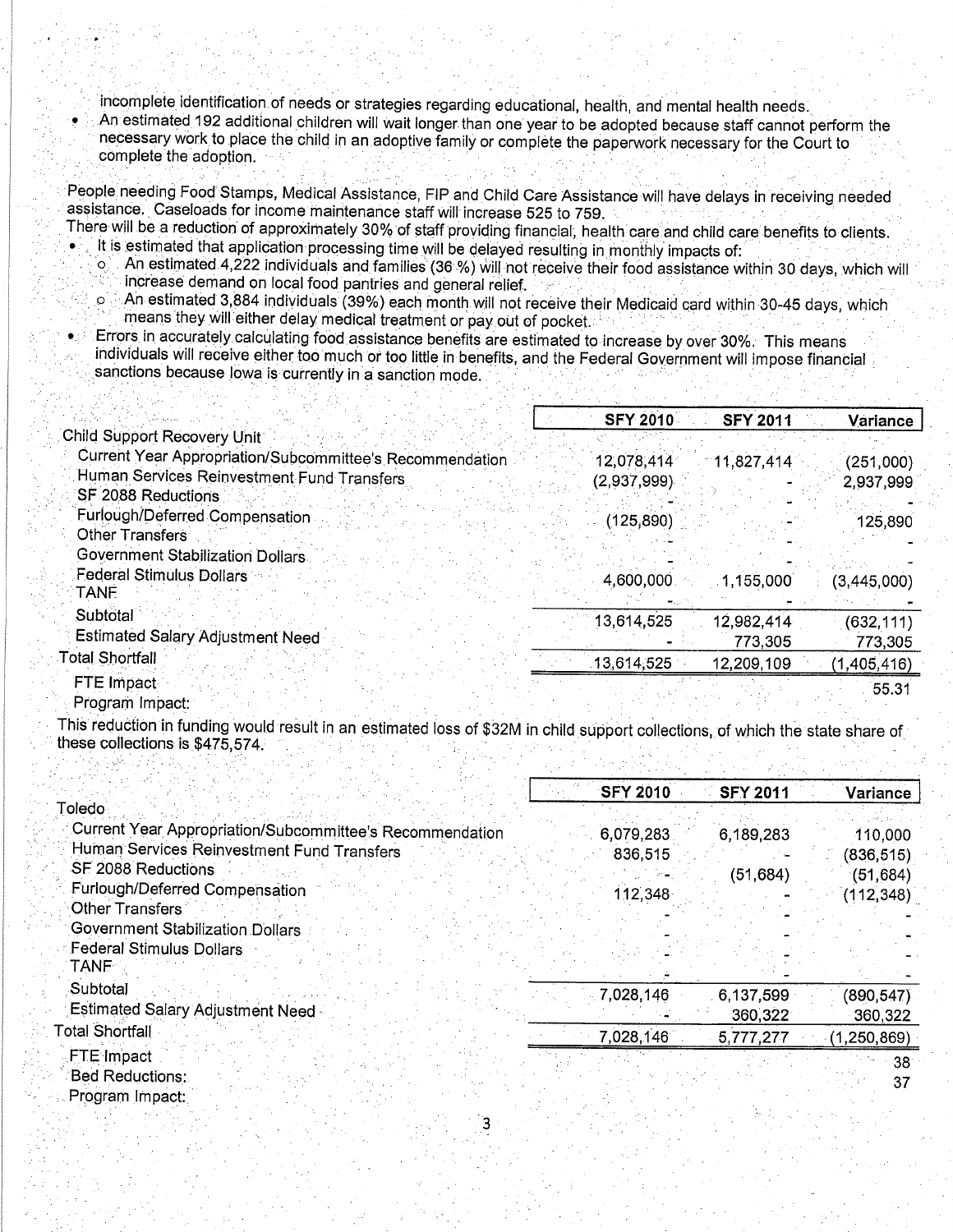In addition to the distribution of the \$1,400,000 reduction for Public Works Recommendations included in the above dollar amount, the following strategies also assume additional reductions from MHls of a proportionate share of a \$1,300,000 reduction associated with closing a facility and reductions from allfacilities necessary to accommodate early retirement payouts.

Facility capacity of 4 cottages housing 77 youth (20 CINA boys and 57 girls both CINA & Delinquent) would go to 2 cottages with 40 youth (20 boys & 20 girls) by closing two girls' units (Bryant and Arnold)

#### Legal implications:

- $\bullet$   $\degree$  Code of lowa establishes the IJH CINA program to serve boys and girls, ages 12 18
- Code of lowa establishes the Girls Training School at Toledo for delinquent girls<br>
School at Toledo for delinquent girls

## lmpact on siatewide þrooram deliverv:

. Would serve few;if any, CINA gúrls as we are the Girls' State Training School for Delinquents.

'.'.]'i,-....:'..'''

- Lack of service to CINA youth would likely drive an increase in the need for out-of-state services for youth. History of
- CINA youth served is multiple prior placements, high level of intensive special education needs, strong history of mental health needs and prior PMIC placement.
- . Funding reductions statewide will likely affect private providers, thus driving the need for intensive residential
- 
- Substance Abuse Program would need to be eliminated to avoid further reductions in direct-care staff. Substance Abuse treatment is a need for many youth, and directly relates to success upon discharge. Failure to attend to this treatment need, with IJH's licensed program, would likely increase recidivism.

NOTE: This does not consider reductions in DE funding. If DE funding is also reduced, further reductions in the education program would seriously compromise our ability to meet special education requirements and maintain treatment programming in a single gender environment.

Of the 37 FTEs, some will be early retirements & we would prioritize backfilling.

|                                                                 | <b>SFY 2010</b> | <b>SFY 2011</b> | Variance    |
|-----------------------------------------------------------------|-----------------|-----------------|-------------|
| Eldora                                                          |                 |                 |             |
| <b>Current Year Appropriation/Subcommittee's Recommendation</b> | 9,646,008       | 9,536,008       | (110,000)   |
| Human Services Reinvestment Fund Transfers                      | 1,327,300       |                 | (1,327,300) |
| SF 2088 Reductions                                              |                 | (84,946)        | (84, 946)   |
| Furlough/Deferred Compensation                                  | (7, 393)        |                 | 7,393       |
| Other Transfers                                                 |                 |                 |             |
| <b>Government Stabilization Dollars</b>                         |                 |                 |             |
| <b>Federal Stimulus Dollars</b><br><b>TANF</b>                  |                 |                 |             |
| Subtotal                                                        | 10,965,915      | 9,451,062       | (1,514,853) |
| <b>Estimated Salary Adjustment Need</b>                         |                 | 557,309         | 557,309     |
| <b>Fotal Shortfall</b>                                          | 10,965,915      | 8,893,753       | (2,072,162) |
| FTE Impact<br>Bed Reductions:                                   |                 |                 | 42.7<br>-25 |

Program Impact:

In addition to the distribution of the \$1,400,000 reduction for Public Works Recommendations included in the above dollar amount, the following strategies also assume additional reductions from MHls of a proportionate share of a \$1,300,000 reduction associated with closing a facility and reductions from all facilities necessary to accommodate early retirement<br>payouts.

Δ

- Facility designed capacity reduced from 167 to 142 beds (loss of 18 special needs beds and 7 disciplinary beds; closure of 2 living units).
- Loss of either Adolescent Sexual Abuse Program or Substance Abuse Program.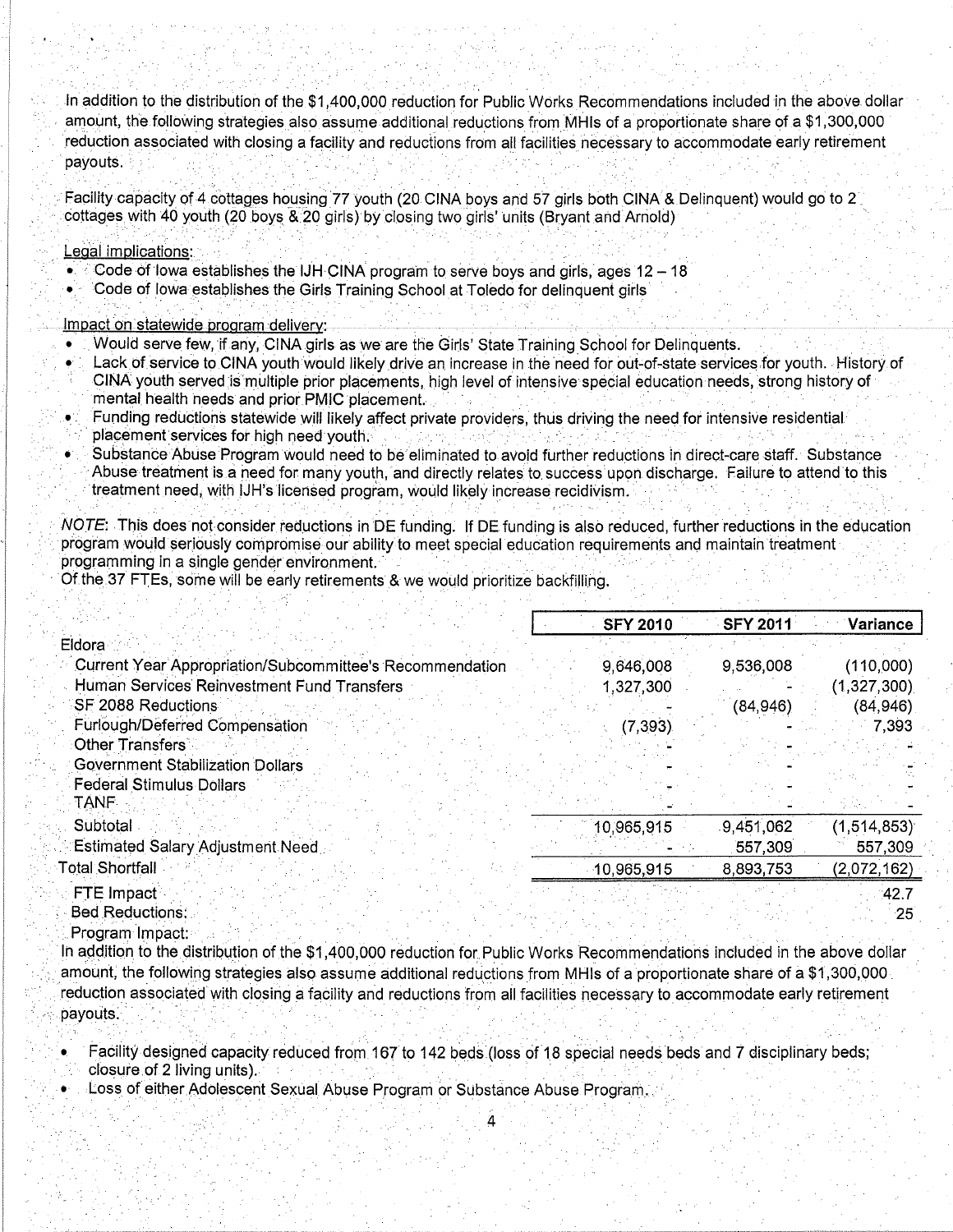- Loss of Gang Resistance Intervention Program.
- Reduction of visitation supervision jeopardizing safety and accountability.
- Reduction in ability to respond and participate in AWOL searches.
- Limiting student recreational opportunities. ó
- Loss of thirty-day evaluation program.  $\bullet$
- Increase of shift relief factor due to loss of junior staff.
- Increase in counselor caseloads by 30%.  $\bullet$
- Reduction in emergency response capability due to reduction in security staff. ٠
- Loss of staff diversity achieved over last 3 years. ٠
- Reduction in vocational opportunities. ò
- Loss of Building Trades reducing Habitat for Humanity program by 50%.
- Increase in class size.
- Reduction in special education services, remedial education program, and diversity of general education/special education class offerings.
- Loss of driver's education program.
- Elimination of drama program, arts program, and dual enrollment college classes. è
- Delay in response for RFI, report completion, processing work orders, IT innovation, and maintenance
- Increase cost of contract services.  $\bullet$
- Challenge to meet weather related emergencies.
- Reliance on bulk or prepackaged meals resulting in potential increased cost.
- The following committees and operations would be jeopardized:
	- **Continuous Quality Improvement**  $\circ$ .
	- Staff misconduct investigations оË
	- o Staff training
	- ACA oversight and file maintenance  $\circ$
	- o Preparation for state audits
	- o "Health and safety committee
	- o Health authority committee
	- o Health care quality committee
	- o Critical incident reviews
	- Training advisory committee ٛ؆
	- o Library committee

## Labor management meetings

|                                                                                                                           | <b>SFY 2010</b> | <b>SFY 2011</b> | Variance  |
|---------------------------------------------------------------------------------------------------------------------------|-----------------|-----------------|-----------|
| Civil Commitment Unit for Sexual Offenders                                                                                |                 |                 |           |
| Current Year Appropriation/Subcommittee's Recommendation                                                                  | 6,174,184       | 6,174,184       |           |
| Human Services Reinvestment Fund Transfers                                                                                | 503,554         |                 | (503,554) |
| SF 2088 Reductions                                                                                                        |                 | (41,524)        | (41,524)  |
| Furlough/Deferred Compensation                                                                                            | (113, 343)      |                 | 113,343   |
| <b>Other Transfers</b>                                                                                                    |                 |                 |           |
| Government Stabilization Dollars                                                                                          |                 |                 |           |
| <b>Federal Stimulus Dollars</b>                                                                                           |                 |                 |           |
| TANF                                                                                                                      |                 |                 |           |
| Subtotal                                                                                                                  | 6,564,395       | 6,132,660       | (431,735) |
| <b>Estimated Salary Adjustment Need</b>                                                                                   |                 | 236,300         | 236,300   |
| <b>Total Shortfall</b>                                                                                                    | 6,564,395       | 5,896,360       | (668,035) |
| FTE Impact<br>Bed Reductions: Per lowa Code, CCUSO does not have the option to reduce had consolive as thou connot refuse |                 |                 | 31.78     |

apacity as they admissions. Program Impact: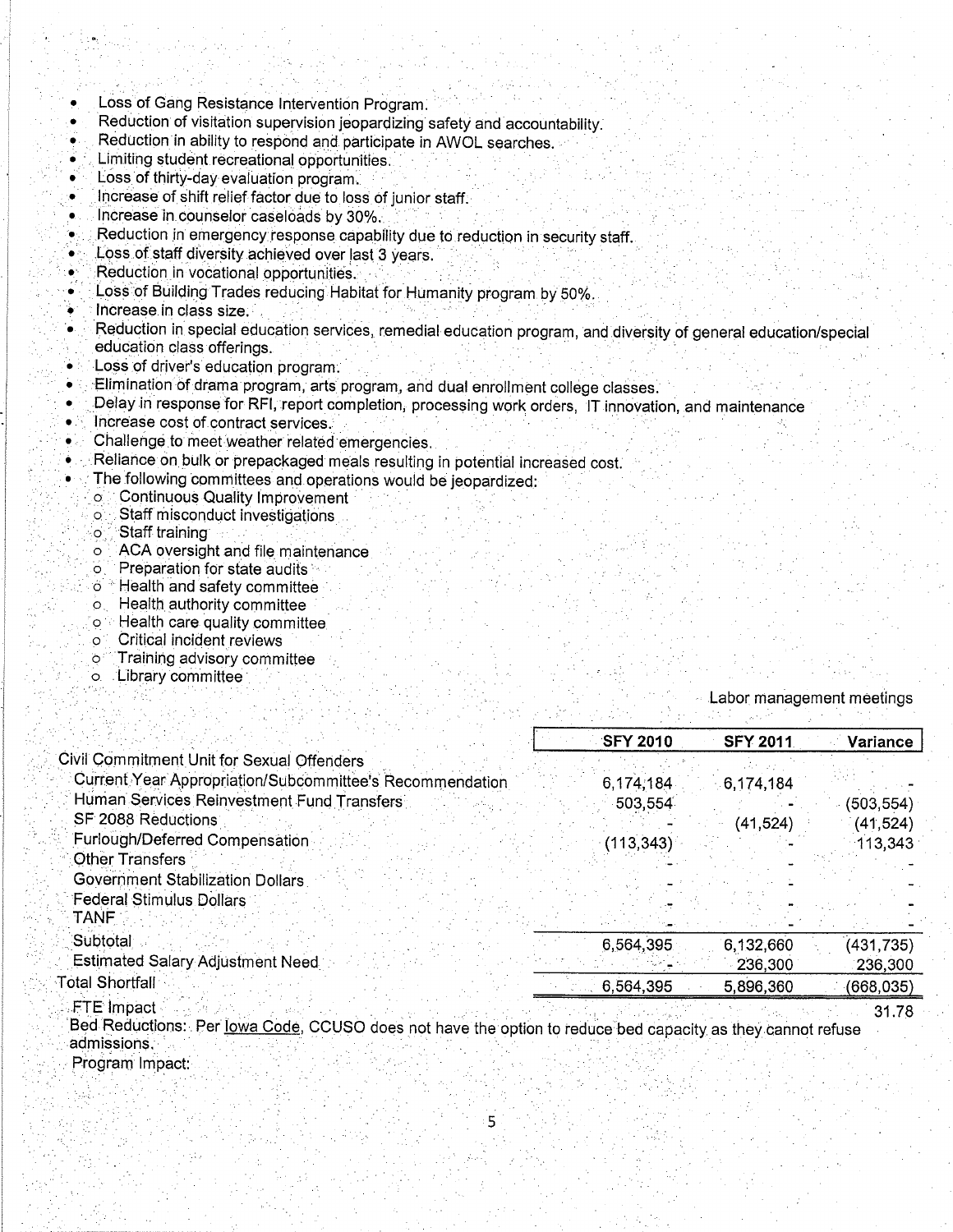In addition to the distribution of the \$1,400,000 reduction for Public Works Recommendations included in the above dollar amount, the following strategies also assume additional reductions from MHIs of a proportionate share of a \$1,300,000 reduction associated with closing a facility and reductions from all facilities necessary to accommodate early retirement payouts.

In SFY 2010, 17.83 PSS positions were identified to be held vacant or RIF'd due to the 10% ATB reduction. The reduction was managed through one-time MHI transfers, existing vacancies and a reduced per diem charge by Cherokee. This onetime backfill of \$686,020 will need to be made up in SFY 2011. In SFY 2011, the loss of the Human Services Reinvestment Funds of \$503,554 created a 8.0 FTE impact and unfunded salary adjustments of \$236,300 created a 3.35 FTE impact. The total impact is a reduction of 29.18 FTEs.

The budget shortfall and associated FTE impact noted above forces the Department to make a supplemental request of \$ 1,603,398 to maintain minimum services within the CCUSO program. CCUSO does not have the ability to discharge individuals to reduce beds, nor does the program have the ability to refuse admissions as noted in lowa Code § 229A. Failure to obtain a supplemental appropriation will result in the following programmatic impacts:

- 13 of 21 shifts per week will have no staff.
- Remaining 8 of 21 shifts per week will have one staff (3 required).
- No supervisory staff on 14 out 21 shifts
- Limited staff for trips to UIHC for medical. ۰
- No staff vacations or time off.
- No staff training.

- Increase in overtime.
- Increase in patient litigation due to inability to respond to needs.
- Increased violence, risk for escape and sexual acting out.
- Patients prematurely released into the community, causing a significant risk to public safety,

|                                                          | <b>SFY 2010</b> | <b>SFY 2011</b> | Variance      |
|----------------------------------------------------------|-----------------|-----------------|---------------|
| Cherokee∶                                                |                 |                 |               |
| Current Year Appropriation/Subcommittee's Recommendation | 4,892,468       | 4,892,468       |               |
| Human Services Reinvestment Fund Transfers               | 673,209         |                 | (673,209)     |
| SF 2088 Reductions                                       |                 | (95, 489)       | (95, 489)     |
| Furlough/Deferred Compensation                           | (294,161)       |                 | 294,161       |
| Other Transfers                                          |                 |                 |               |
| <b>Government Stabilization Dollars</b>                  |                 |                 |               |
| Federal Stimulus Dollars                                 |                 |                 |               |
| TANF                                                     |                 |                 |               |
| Subtotal                                                 | 5,271,516       | 4,796,979       | (474, 537)    |
| <b>Estimated Salary Adjustment Need</b>                  |                 | 739,070         | 739,070       |
| <b>Total Shortfall</b>                                   | 5,271,516       | 4,057,909       |               |
| <b>FTE Impact</b>                                        |                 |                 | (1, 213, 607) |
| Bed Reductions:                                          |                 |                 | 32.97         |
|                                                          |                 |                 | 34            |
| Program Impact:                                          |                 |                 |               |

In addition to the distribution of the \$1,400,000 reduction for Public Works Recommendations included in the above dollar amount, the following strategies also assume additional reductions from MHIs of a proportionate share of a \$1,300,000 reduction associated with closing a facility and reductions from all facilities necessary to accommodate early retirement payouts.

Closure of entire N7 ward (22 beds of unlocked coed adult psych).

Closure of entire N6 ward (12 beds of locked coed child & adolescent psych).

|  | <b>SFY 2010</b> |  | <b>SFY 2011</b> |          |
|--|-----------------|--|-----------------|----------|
|  |                 |  |                 | Variance |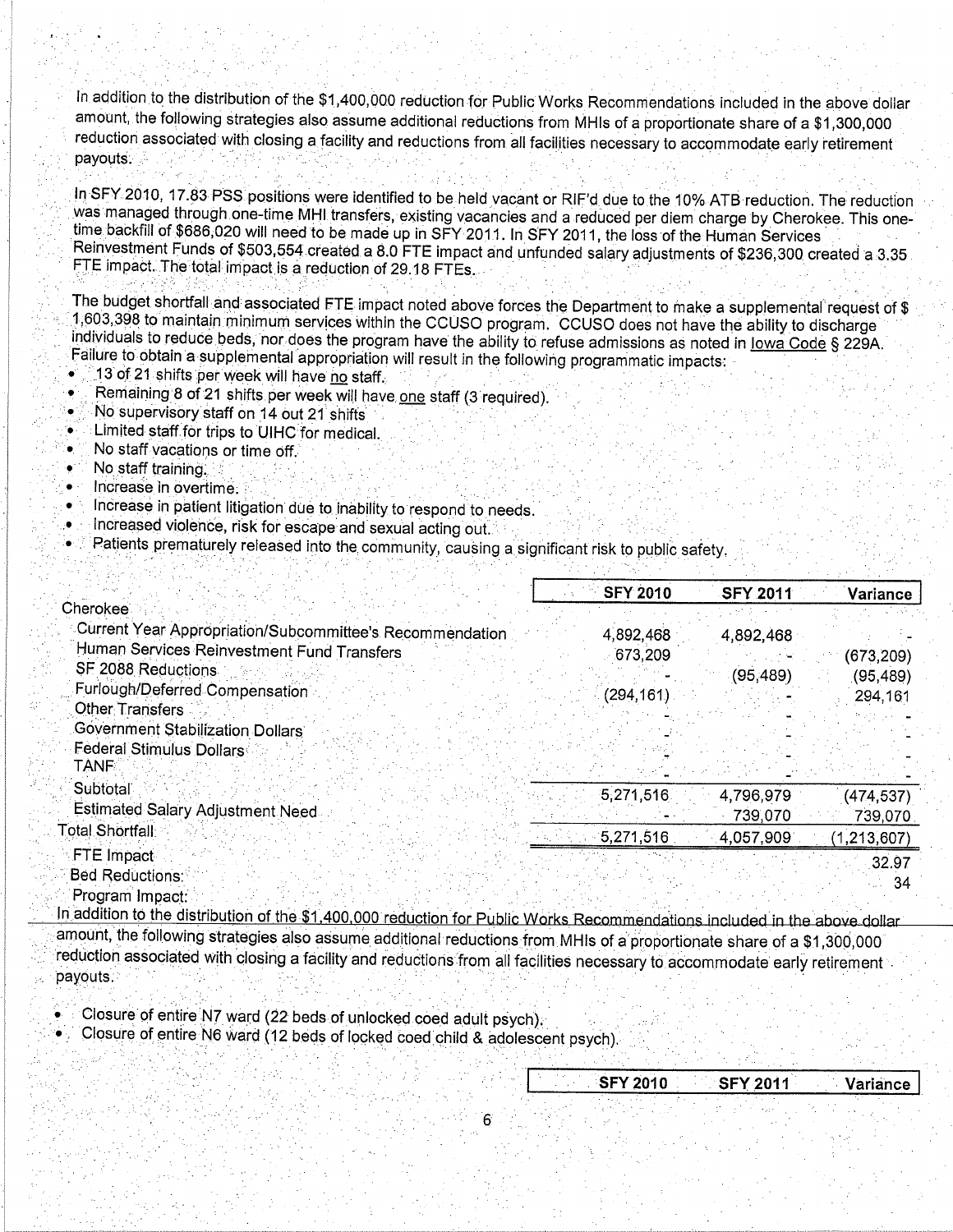| Clarinda                                                 |            |           |           |
|----------------------------------------------------------|------------|-----------|-----------|
| Current Year Appropriation/Subcommittee's Recommendation | 5,604,601  | 5,604,601 |           |
| Human Services Reinvestment Fund Transfers               | 804,256    |           | (804,256) |
| SF 2088 Reductions                                       |            | (49,903)  | (49,903)  |
| Furlough/Deferred Compensation                           | (167, 306) |           | 167,306   |
| <b>Other Transfers</b>                                   |            |           |           |
| <b>Government Stabilization Dollars</b>                  |            |           |           |
| <b>Federal Stimulus Dollars</b><br><b>TANF</b>           |            |           |           |
| Subtotal                                                 | 6,241,551  | 5,554,698 | (686,853) |
| <b>Estimated Salary Adjustment Need</b>                  |            | 310.757   | 310,757   |
| otal Shortfall                                           | 6,241,551  | 5,243,941 | (997,610) |
| <b>FTE</b> Impact                                        |            |           | 19.35     |

Bed Reductions: Close SW3 geropsychiatric unit (15 bed reduction)

Program Impact:

In addition to the distribution of the \$1,400,000 reduction for Public Works Recommendations included in the above dollar amount, the following strategies also assume additional reductions from MHIs of a proportionate share of a \$1,300,000 reduction associated with closing a facility and reductions from all facilities necessary to accommodate early retirement payouts.

## Closure of entire SW3 unit.

Note that FTE reduction is minimized by including \$463,396 in estimated support savings associated with closure of single geropsychiatric unit.

|                                                          | <b>SFY 2010</b> | <b>SFY 2011</b> | <b>Variance</b> |
|----------------------------------------------------------|-----------------|-----------------|-----------------|
| Independence                                             |                 |                 |                 |
| Current Year Appropriation/Subcommittee's Recommendation | 8,553,210       | 8,553,210       |                 |
| Human Services Reinvestment Fund Transfers               | 1,177,799       |                 | (1, 177, 799)   |
| SF 2088 Reductions                                       |                 | (127, 557)      | (127, 557)      |
| Furlough/Deferred Compensation                           | (36, 958)       |                 | 36,958          |
| <b>Other Transfers</b>                                   |                 |                 |                 |
| <b>Government Stabilization Dollars</b>                  |                 |                 |                 |
| <b>Federal Stimulus Dollars</b><br><b>TANE</b>           |                 |                 |                 |
| Subtotal                                                 | 9,694,051       | 8,425,653       | (1, 268, 398)   |
| <b>Estimated Salary Adjustment Need</b>                  |                 | 659,775         | 659,775         |
| <b>Total Shortfall</b>                                   | 9,694,051       | 7,765,878       | (1,928,173)     |
| FTE Impact                                               |                 |                 | 55.41           |

**Bed Reductions:** The impact of bed reductions has not been reviewed with the Management Team of the Independence MHI. The initial assessment would suggest that based on the number of employees being reduced:

Reduce the locked adult psychiatric program by 20 beds, resulting in a single locked co-ed ward of 20 beds. Program Impact:

In addition to the distribution of the \$1,400,000 reduction for Public Works Recommendations included in the above dollar amount, the following strategies also assume additional reductions from MHIs of a proportionate share of a \$1,300,000 reduction associated with closing a facility and reductions from all facilities necessary to accommodate early retirement payouts.

Because of reduced staffing, there may be delay in admitting patients. This will increase the time on the already existing waiting lists for admission to the hospital wards.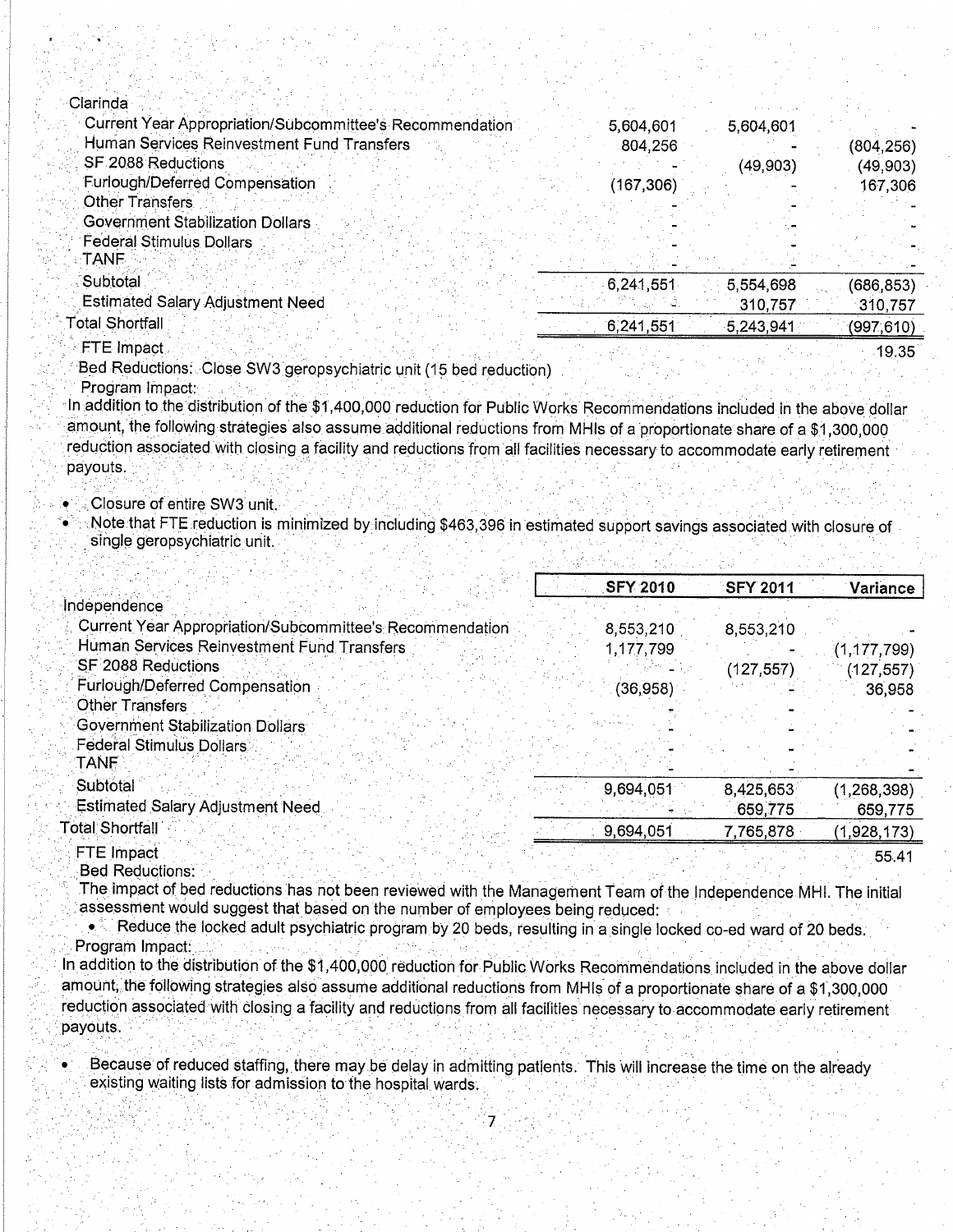- Not replacing certain positions could have a detrimental effect on the hospital's ability to meet accreditation and licensure standards.
- Services like patient activities, recreation and patient education may be reduced due to retirement of individuals performing those services currently.
- Staff reduction will cause a delay in timely assessments and treatment interventions for patients.
- Patient records and court reports will not be completed on time.
- Billings and Collections from third parties will be delayed.
- Ongoing work on maintaining infrastructure will cease or be delayed.

|                                                          | <b>SFY 2010</b> | <b>SFY 2011</b> | Variance  |
|----------------------------------------------------------|-----------------|-----------------|-----------|
| Mt Pleasant                                              |                 |                 |           |
| Current Year Appropriation/Subcommittee's Recommendation | ,614,663        | 1,614,663       |           |
| Human Services Reinvestment Fund Transfers               | 222,694         |                 | (222,694) |
| SF 2088 Reductions                                       |                 | (51,488)        |           |
| Furlough/Deferred Compensation                           | (125, 181)      |                 | (51, 488) |
| <b>Other Transfers</b>                                   |                 |                 | 125,181   |
| Government Stabilization Dollars                         |                 |                 |           |
| <b>Federal Stimulus Dollars</b>                          |                 |                 |           |
| <b>TANF:</b>                                             |                 |                 |           |
| Subtotal                                                 |                 |                 |           |
| <b>Estimated Salary Adjustment Need</b>                  | 1,712,176       | ,563,175        | (149,001) |
| <b>Total Shortfall</b>                                   |                 | 253,069         | 253,069   |
|                                                          | 1,712,176       | 1,310,106       | (402,070) |
| FTE Impact                                               |                 |                 | 10.02     |
| <b>Bed Reductions:</b>                                   |                 |                 |           |
| • Reduce adult psych by 4 beds $(14 - 4 = 10)$           |                 |                 |           |

Reduce substance abuse beds by 20  $(50 - 20 = 30)$ 

## Program Impact:

In addition to the distribution of the \$1,400,000 reduction for Public Works Recommendations included in the above dollar amount, the following strategies also assume additional reductions from MHIs of a proportionate share of a \$1,300,000 reduction associated with closing a facility and reductions from all facilities necessary to accommodate early retirement payouts.

- Reduction of psych beds will impact the SE lowa catchment area as there is currently an acute shortage of psych beds in this area. Additionally, the impact of the adult psych beds will be passed on to other acute units statewide, ultimately leading to acutely mentally ill individuals not being served in a timely fashion.
- 
- Reduction of substance abuse beds will impact the correctional, judicial, and treatment agencies who currently utilize these services. The reduction in beds will extend the time a client must wait to be admitted. Some clients will be held in jails for additional days while they wait for a bed in the program.

|                                                          | <b>SFY 2010</b> | <b>SFY 2011</b> | Variance   |
|----------------------------------------------------------|-----------------|-----------------|------------|
| Glenwood                                                 |                 |                 |            |
| Current Year Appropriation/Subcommittee's Recommendation | 15,808,438      | 15,489,063      | (319, 375) |
| Human Services Reinvestment Fund Transfers               | (2, 544, 675)   |                 | 2,544,675  |
| SF 2088 Reductions                                       |                 | (506, 224)      | (506, 224) |
| Furlough/Deferred Compensation                           | (348, 436)      |                 | 348,436    |
| Other Transfers                                          |                 |                 |            |
| <b>Government Stabilization Dollars</b>                  |                 |                 |            |
| <b>Federal Stimulus Dollars</b>                          | $-894.966$      | 1.099.492       | 204.526    |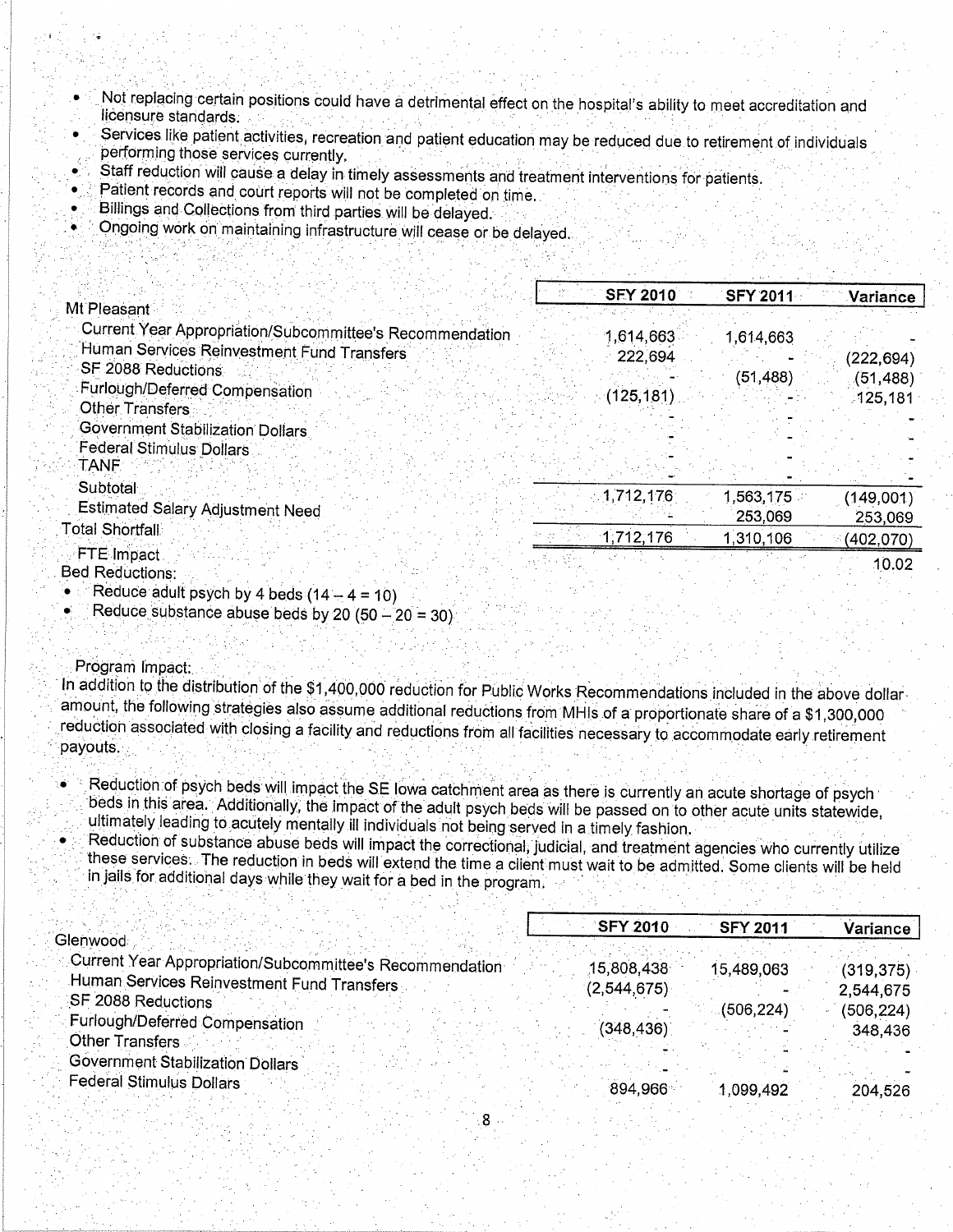| <b>TANF</b>                             |            |            |           |
|-----------------------------------------|------------|------------|-----------|
| Subtotal :                              | 13,810,293 | 16,082,331 | 2,272,038 |
| <b>Estimated Salary Adjustment Need</b> |            | 2,723,322  | 2,723,322 |
| <b>Total Shortfall</b>                  | 13,810,293 | 13,359,009 | (451.284) |
| <b>FTE</b> Impact                       |            |            |           |

Bed Reduction: Program Impact:

In addition to the distribution of the \$1,400,000 reduction for Public Works Recommendations included in the above dollar amount, the following strategies also assume additional reductions from MHIs of a proportionate share of a \$1,300,000 reduction associated with closing a facility and reductions from all facilities necessary to accommodate early retirement payouts.

Glenwood would be able to manage the reductions in fiscal year 2011 without reducing staff by further delaying building maintenance.

Assumptions:

In order to continue to meet DOJ consent decree requirements and DIA certification standards Glenwood would be exempt from the backfill restrictions

The Resource Centers will be able to manage the reductions and maintain services at the current level IF:

- DOM hiring and contracting approval restrictions are lifted to allow the Resource Center to effectively manage their budgets and **maximize** Federal revenue. Constraints on timely hiring and spending negatively impact the following periods Federal Medicaid per diem rates and Federal revenue. Any reduction in earned Federal revenue requires a like increase in state funding to maintain the status quo and very importantly DOJ and CMS compliance.
- The Resource Centers are able to immediately backfill and begin training of those positions that are vacated through early retirement in order to maintain Federal funding and maintain a level of service continuity that will allow uninterrupted active treatment and client and staff safety.

|                                                          | <b>SFY 2010</b> | <b>SFY 2011</b> | Variance    |
|----------------------------------------------------------|-----------------|-----------------|-------------|
| Woodward                                                 |                 |                 |             |
| Current Year Appropriation/Subcommittee's Recommendation | 9,786,280       | 9,703,456       | (82, 824)   |
| Human Services Reinvestment Fund Transfers               | (642,029)       |                 | 642,029     |
| SF 2088 Reductions                                       |                 | (391, 185)      | (391, 185)  |
| Furlough/Deferred Compensation                           | (295, 825)      |                 | 295,825     |
| Other Transfers                                          |                 |                 |             |
| Government Stabilization Dollars                         |                 |                 |             |
| <b>Federal Stimulus Dollars</b><br>TANF                  | 1,371,619       | [684, 645]      | (686, 974)  |
| Subtotal                                                 | 10,220,045      | 9,996,916       | (223, 129)  |
| <b>Estimated Salary Adjustment Need</b>                  |                 | 2,078,008       | 2,078,008   |
| Total Shortfall                                          | 10,220,045      | 7.918,908       | (2,301,137) |
| FTE Impact                                               |                 |                 |             |
| Bed Reduction:                                           |                 |                 |             |

Program Impact:

In addition to the distribution of the \$1,400,000 reduction for Public Works Recommendations included in the above dollar amount, the following strategies also assume additional reductions from MHIs of a proportionate share of a \$1,300,000 reduction associated with closing a facility and reductions from all facilities necessary to accommodate early retirement payouts.

Woodward would be able to manage the reductions in fiscal year 2011 without reducing staff by further delaying building